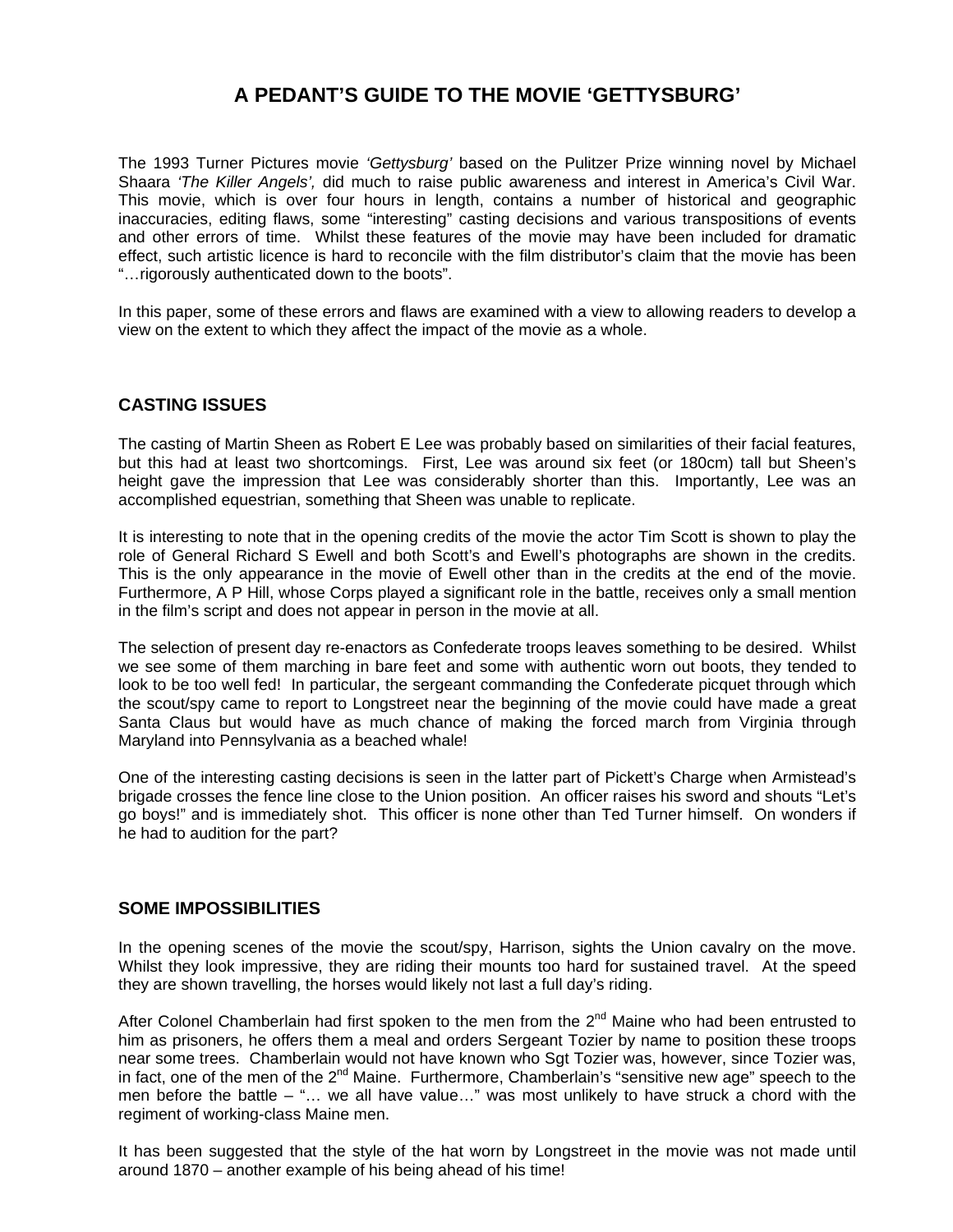In one of the scenes where the drums of the band are playing, the name 'REMO' can be seen on drumheads. This is the name of a percussion company that in 1863 had not yet been founded.

Following the initial Confederate artillery barrage prior to Pickett's Charge, the Federal artillery opens fire and two Confederate cannon are seen to be destroyed. Whilst these explosions looked quite spectacular, the fact remains that the Confederates did not lose any guns at Gettysburg. Indeed, they actually captured and left the field after the three-day battle with an additional six pieces.

#### **SOME PROBLEMS WITH GEOGRAPHY…**

In the early part of the movie there is a view from the cupola on Seminary ridge towards the town of Gettysburg. This view shows the Chambersburg Pike to the south when it is actually to the north!

At the beginning of Day 2 of the battle, a number of Union soldiers on the summit of Little Round Top signally with a red flag. Whilst this was a standard means of communicating and coordinating actions of units within the Army at this time, the question needs to be asked:

To whom are these soldiers actually signalling?

The only troops forward of these signallers were – Confederates – the enemy! The rest of the Union forces were to their right and behind them except the 20<sup>th</sup> Maine who was on their left but also behind the summit. This appears to be simply a case of poor map reading on the part of these Federals or maybe they were just trying to ensure a "fair" fight ensued?

## **LET'S GET THE TIMINGS RIGHT!**

The movie gets a number of events out of chronological order and other events at the wrong time. First, General Heth's confrontation with Lee regarding the bringing on the initial engagement of the forces is presented in the movie before the Iron Brigade goes into action. In reality, the timings of these events were such that Lee was not forward in the field and, therefore, would not have spoken to Heth until after the Iron Brigade had defeated Heth's two leading brigades.

Second, on the morning of the second day of the battle, (July 2, 1863), General Hancock is seen to ride up to the Irish Brigade as Father Corby is giving the men absolution. In reality, Corby gave absolution to the Irish Brigade around 4pm on this day, just before their going into action in the Wheatfield. At this time, Hancock was occupied elsewhere on the battlefield trying to prevent a collapse of the Union's right flank.

In the movie, JEB Stuart's interview with Lee took place in the late evening of the second day, whereas it actually took place much earlier in the day around 2:30pm. Also, Harrison, the spy/scout reported to Longstreet in the evening, not early in the morning as portrayed in the film.

#### **SOME SPECIAL EFFECTS**

There are a number of special effects in the film that almost make it. In the final stages of Pickett's Charge, several Confederates advancing towards a Federal gun are blown backwards, presumably by a canister round. A closer inspection of the scene, however, shows a "bungie" type cord attached to the back of one of these soldiers and this is what throws him back with such force. It was a case of "pull" not "push".

The rubber bayonets used during Pickett's Charge can be seen "wobbling" in the hand-to-hand fighting and this problem seems to be compounded by troops cheerfully greeting each other as the hand-tohand continues.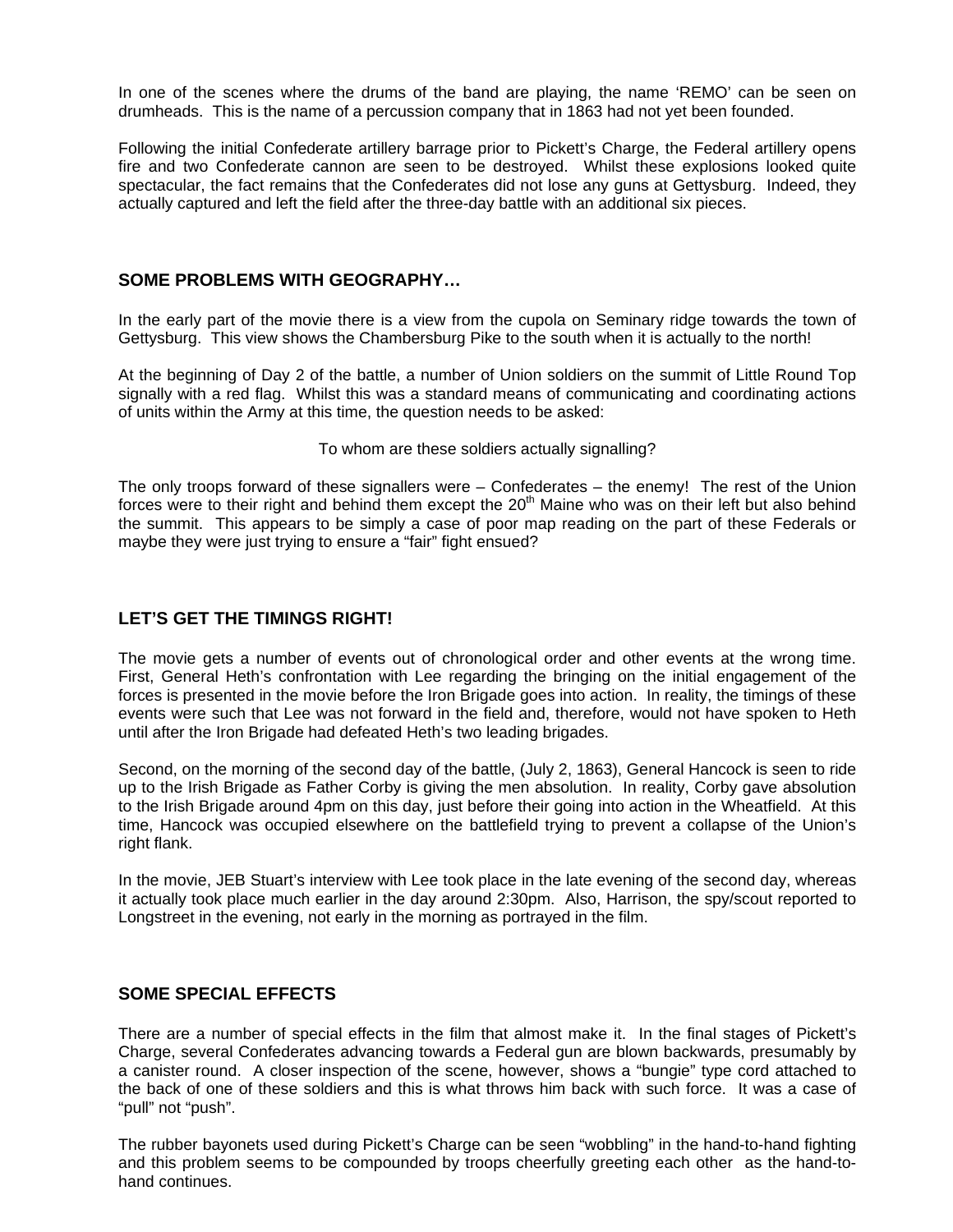## **SOME MINOR EDITING PROBLEMS AND ERRORS OF FACT**

Throughout the movie there are problems of editing, mainly minor, that are a source of some amusement to some who view the film. Whilst a number of these are included in both earlier and subsequent sections of the paper, four such problems are presented below:

The first relates to General Longstreet's amazing cigar. As Longstreet is speaking to one of his staff officers, his cigar changes miraculously from being freshly lit to having been smoked down to a stub and then magically back to a longer length. How does he do it?

Second, as troops from Pickett's Division greet Lee prior to their charge, Lee shakes hands with a number of these soldiers, including one with a distinct mark on his wrist left by a wrist watch being worn in sunlight. In Civil War times wrist watches were not worn!

Third, in the early part of the movie, Colonel Chamberlain is seen walking with his brother Tom towards three Confederate prisoners. In the sky behind them the exhaust trail from a modern jet plane can be seen!

It should be noted, also, that in the scene after the Little Round Top engagement where Lieutenant Chamberlain brings a cup of coffee to his brother Colonel Chamberlain, you are able to see the statue of General Gouverneur Warren behind the bushes. Perhaps greater care could have been given to the angles used in filming the scene or, more simply, thicker bushes used to hide the statue?

Errors of fact, or is it poetic licence, include there being no evidence that Lieutenant Tom Chamberlain spoke to General Armistead and Colonel Chamberlain never spoke to General Hancock during the battle – in the *Killer Angels* it was Sykes.

#### **SOME GREAT STAFF WORK**

It is interesting to note that as the remnants of Pickett's Division retreat to the relative safety of their own lines, Longstreet is presented with remarkably detailed and accurate casualty figures for his Corps by one of his staff officers. Given the tactical situation, however, such a report would probably take many hours to assemble. What makes the report even more remarkable is that it accurately summarises the final casualty figures of a battle still in progress. Indeed, if Lee had had the benefit of this staff officer's advice and predictions on a regular basis, the War would have not dragged on until 1865 and the result might have been very different! Perhaps Longstreet chose to keep this officer's skills to himself and did not inform Lee of this invaluable resource. Alternatively, this officer might have dropped snd smashed his crystal ball after the battle.

#### **WE ALL HAVE TO DIE…**

Towards the end of the movie there is a scene where Lee comes upon the badly wounded Brigadier General Kemper, one of Pickett's brigade commanders, and asks him about the extent of his wounds. Kemper replies that he has been told that the wounds are mortal and, as a dying wish, asks Lee to see that full justice is given to his men who made the charge. Lee responds by saying he will pray that it is not true that Kemper's wounds are mortal.

Kemper did, in fact, die but not until 1895, 32 years after the battle! What power the prayers of the pure and mighty have!